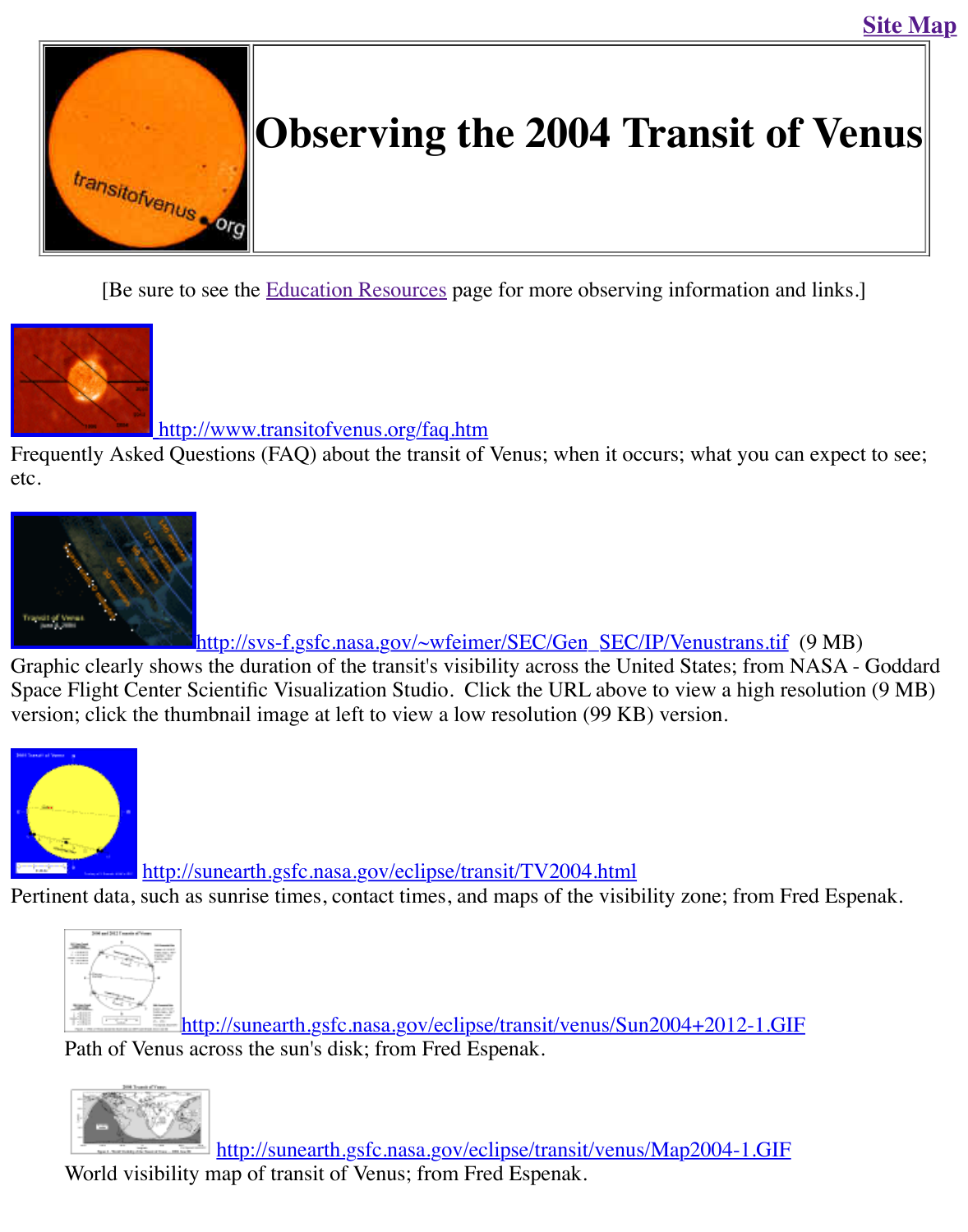

#### http://www.exploratorium.com/venus/index.html

"Live Webcast: The Transit of Venus! Tuesday, June 8, 2004. Exploratorium will be broadcas Penteli Observatory just outside of Athens, Greece. (Longitude +23.86 deg, Latitude +38.05 deg [above sea level 509](http://www.exploratorium.com/venus/index.html) m).

Webcast "explores the role of past transits in the history of astronomy and how the Venus Tran calculate the distance from the Earth to the Sun, called the Astronomical Unit. The program w cutting edge resear[ch on Sun-Venus and Sun-Earth interactions, and h](http://www.exploratorium.com/venus/index.html)ow NASA plans to use similar transits. to detect extrasolar planets." Four telescopes with white light and H-alpha filters will capture to narrators guide viewers through the event. [Exploratorium webcast info was formerly at http://www.exploratorium.edu/webcasts/.]



## http://www.vt-2004.org

[The Europea](http://www.eso.org/outreach/eduoff/vt-2004/index.html)n Southern Observatory is leading an extensive program that is loaded with inform website is continuously growing. This is a thorough website for transit of Venus observers, e enthusiasts. Links to live images, TV and radio transmissions are at http://www.vt-2004.org/central links/.



http://www.xs4all.nl/~carlkop/venus/transit.html

Large list of webcasts from across the globe, including Astronet's role from Netherlands and B

# 2004 2012

de venusovergang http://home.hetnet.nl/%7Esmvanroode/venustransit/eng/eng\_parallax. [At the critical moment when observers try to time when Venus touches the insi](http://www.xs4all.nl/~carlkop/venus/transit.html)de edge of the s phenomena such as the **black drop effect** suddenly emerge. This site guides observers in disce instant internal contact occurs; from Steven van Roode.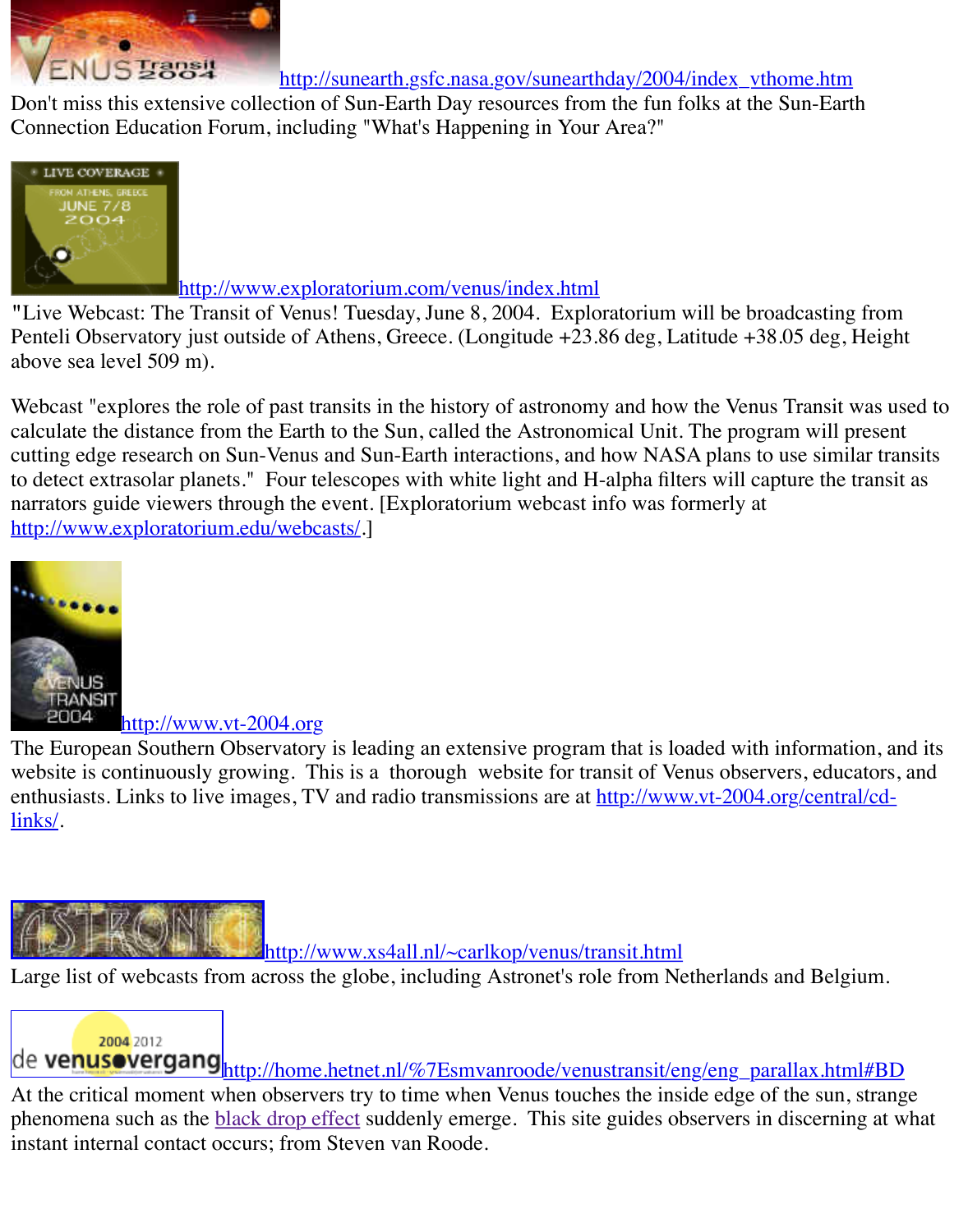[predictions for the transit. It also supports both real-time and st](http://www.occultations.astronews4you.com/)ep-by-step instructions."



## SAFETY!

Overview of techniques for viewing the transit of Venus safely; describes use of  $#14$  shade we [telescopes with s](http://old.transitofvenus.org/safety.htm)olar filters, and magnified projections. The **SAFETY!** web page is recommen the transit of Venus.



http://analyzer.depaul.edu/paperplate/Transit%20of%20Venus/Introduction.ht Introduction to the transit of Venus; from Paper Plate Education.



blackdrop.htm The "Black Drop" Effect: illustrations, explanations, and enigmas.

## [http://sunearth.gsfc.nasa.gov/ec](http://old.transitofvenus.org/blackdrop.htm)lipse/transit/venus0412.html

Introduction, maps, and information on the visibility of the 2004 and 2012 transits of Venus; from Espenak.



United States Naval Observatory

- http://aa.usno.navy.mil/data/docs/Transit.html [Online](http://www.usno.navy.mil/) calculator computes the local Venus transit circumstances for any location on the
- http://aa.usno.navy.mil/data/docs/Venus2004.pdf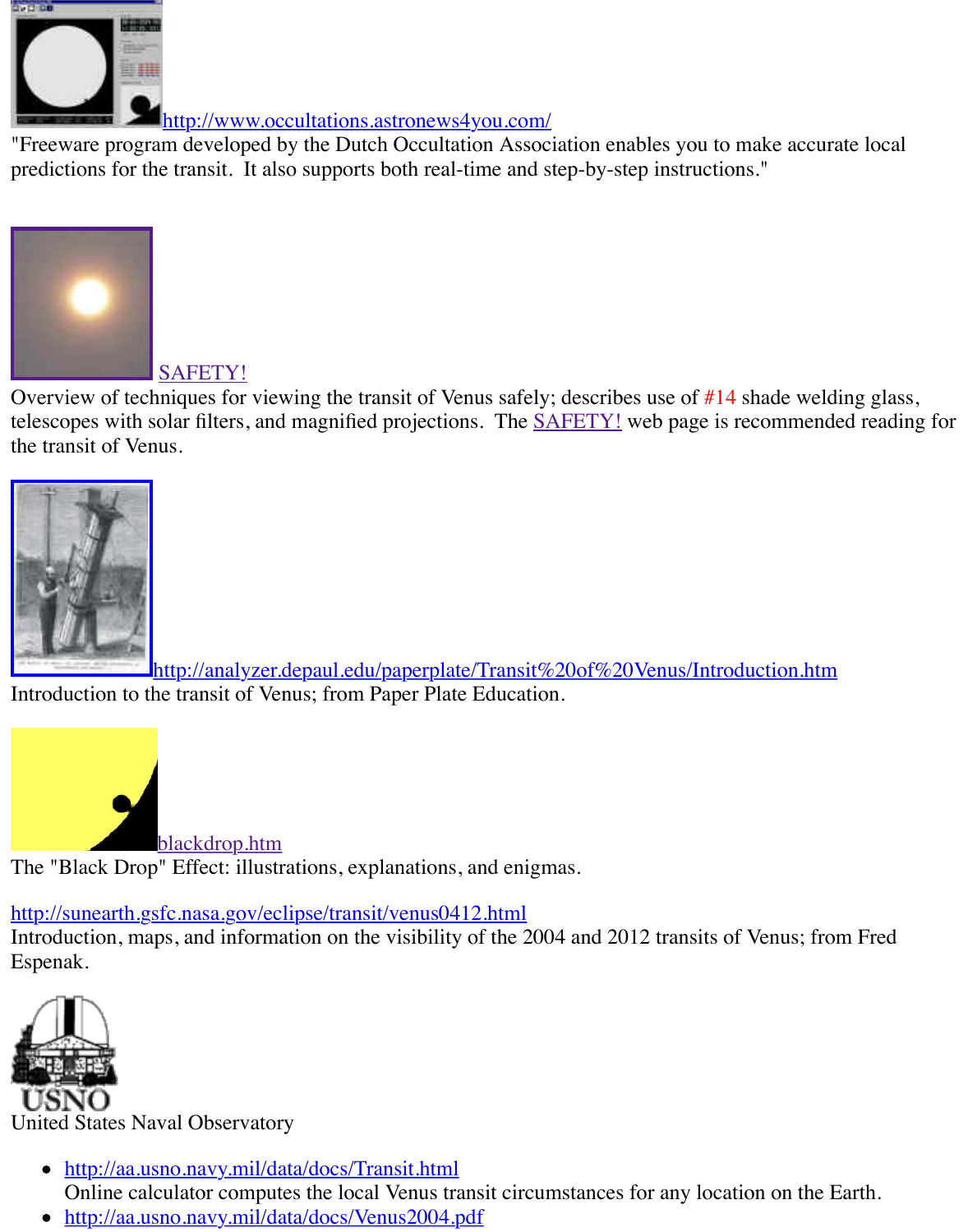http://www.dfconcepts.com/maps/

[Venus transit plots with cities and times from Daniel Fall](http://www.dfconcepts.com/maps/)a overlaid with country boundary data David Dunham.



http://www.nauticoartiglio.lu.it/almanacco/trans\_venus\_en.htm

Compute the times when Venus contacts the edge of the sun for the 2004 transit of Venus; local [circumstances are shown for any given latitude and longitude; from Franco Martin](http://www.nauticoartiglio.lu.it/almanacco/trans_venus_en.htm)elli and the Nautico "Artiglio" at Viareggio, Italy.



hetow horizon http://www.venus-transit.de/ Applets about the transit of Venus by Jürgen Giesen



http://people.cs.und.edu/~rmarsh/VENUS/venusindex.html

[The University of North Dakota will provide a webcast of the Venus transit](http://people.cs.und.edu/~rmarsh/VENUS/venusindex.html) from India.



http://www.lunar-occultations.com/iota/2004venus/2004venus.htm

General information, transit circumstances, predictions for major world cities, maps of the patl from the International Occultation Timing Association (IOTA).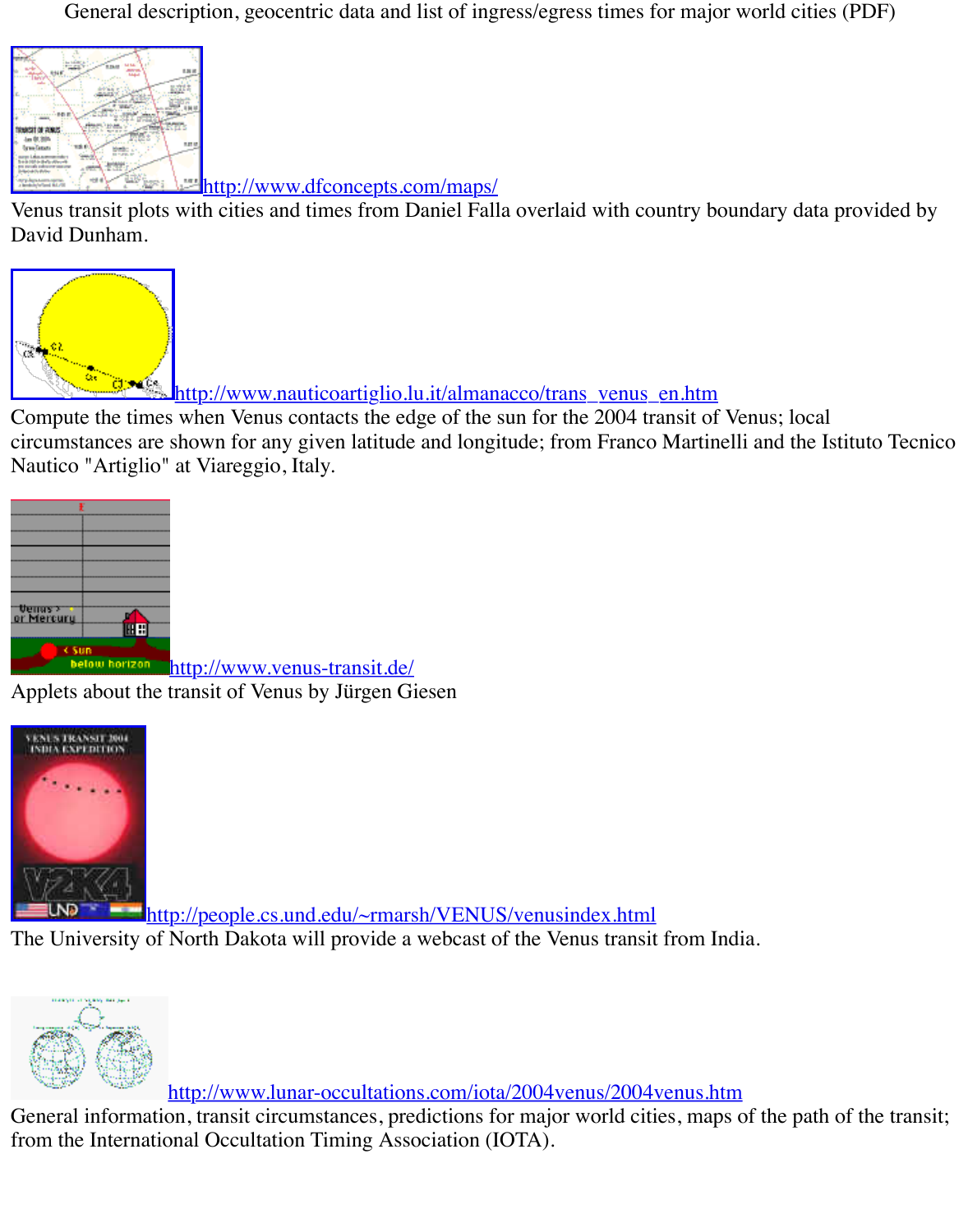[Gerritsen of the Dut](http://home.plex.nl/~gottm/doa/software/VenusTransit2004.zip)ch Occultation Association (DOA).



http://www.venus-transit.de/2004/venus2004.gif

World map of visibility from *Occult* software.



proctor2004.jpg

[World visibility map of transit of Venus; from](http://www.venus-transit.de/2004/venus2004.gif) *A Popular Account of Past and Coming Transits* Proctor; 1882.

[http://aa.usno.navy.mil/data/docs](http://old.transitofvenus.org/proctor2004.jpg)/V2004map\_AA.pdf

World map of visibility for 2004 Transit of Venus (PDF); from U.S. Naval Observatory.



[As seen from the Great Lakes region of the United Sta](http://aa.usno.navy.mil/data/docs/V2004map_AA.pdf)tes, the latter portion of the transit will be at sunrise and will last less than an hour. Venus not shown to scale here.

## [http://www.calsky.com/cs.cgi/Sun](http://old.transitofvenus.org/Sunrise_hour.gif)/7

Local circumstances for all transits of Mercury and Venus from your site.



http://www.eso.org/outreach/eduoff/vt-2004/mt-2003/mt-dis

[Webcam to show transit updates thro](http://www.calsky.com/cs.cgi/Sun/7)ugh European Southern Observatory (ESO).



#### morningSKY.gif

[If you could erase the daytime sk](http://old.transitofvenus.org/morningSKY.gif)y to see the background stars on transit morning, 2004 June 8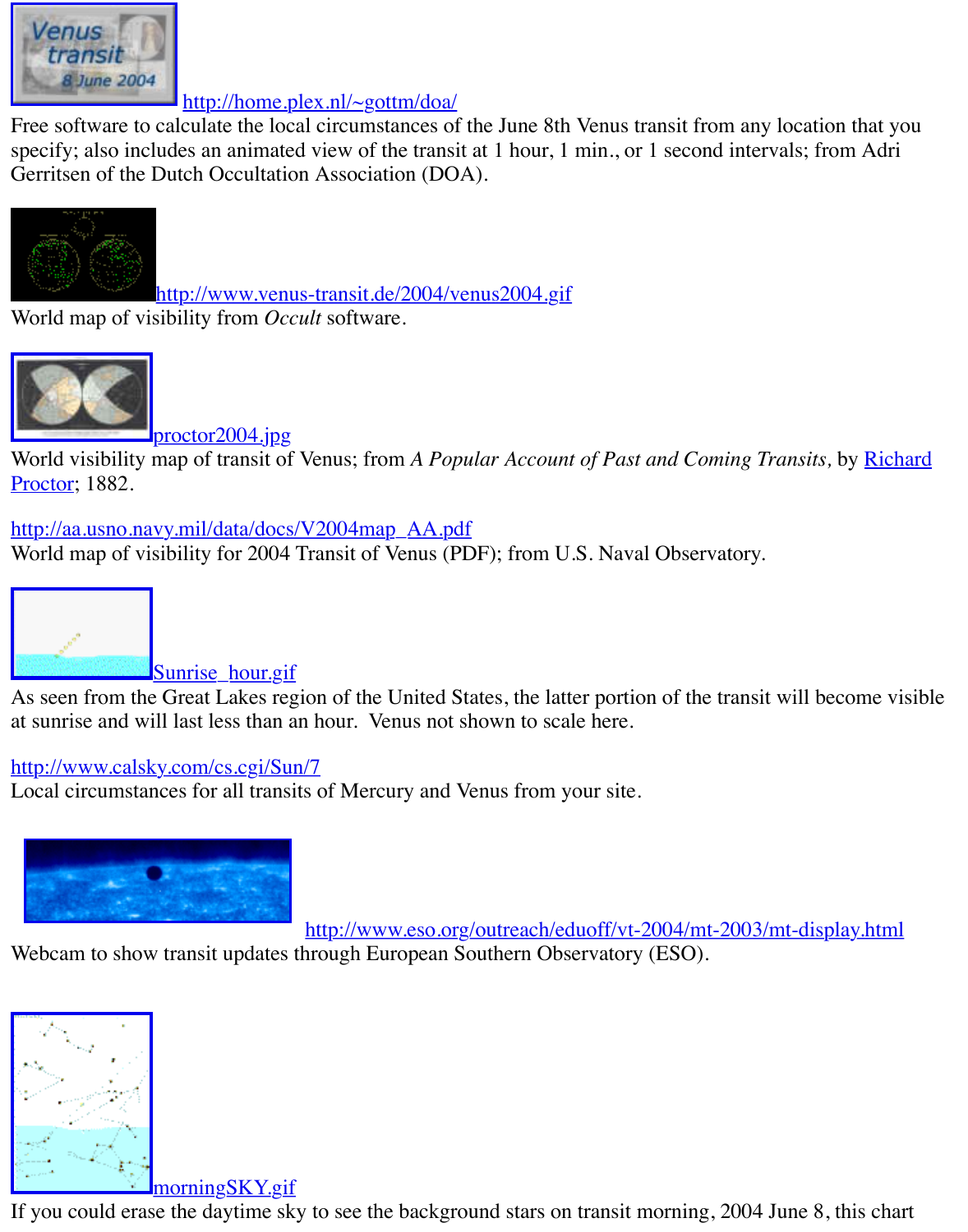

through a solar filter is required to see the black drop effect.)



### http://www.astro.psu.edu/users/maw/transit.ppt

Mike Weinstein provides an MSPowerPoint presentation on the transit of Venus, with a particular slant for the slant for slant for  $m$ [Chicago observers. Presentation includes helpful animations and cit](http://www.astro.psu.edu/users/maw/transit.ppt)es all references for image



http://www.eso.org/outreach/eduoff/vt-2004/index.html

[A global observing program in which participants contribute data to](http://www.eso.org/outreach/eduoff/vt-2004/index.html) determine the distance from earth; from the European Southern Observatory (ESO) and the European Association for Astro Education (EAAE).



http://iss-transit.sourceforge.net/IssVenusTransit.html

Trying to predict where the International Space Station (ISS) will be during the transit of Venus [possibility of seeing ISS transit the sun concurrently with Venus; from T](http://iss-transit.sourceforge.net/IssVenusTransit.html)homas Fly.



http://v4.livegate.net/sjkastronomy/home.html

"Pictures of the transit will be displayed every minute with a resolution of  $640x480$ ; broadcas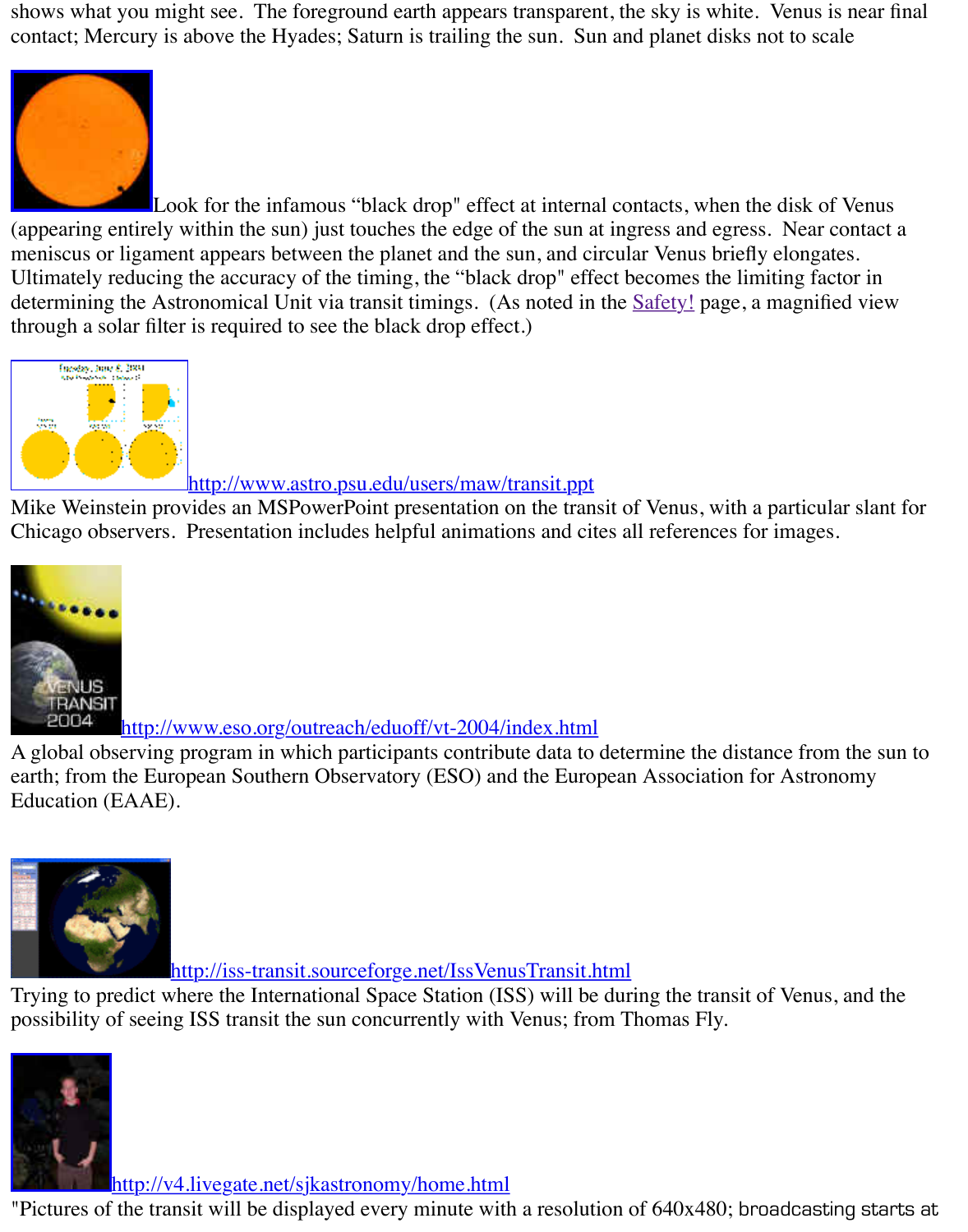http://home.freeuk.net/dgstrange/transit.venus.2004/

Webcam with "live images added on 2004 Jun 08, approximately every 15 minutes from 05:00 [UTC;" from Worth Hill Observatory, Dorset, U.K.](http://home.freeuk.net/dgstrange/transit.venus.2004/)



gallery.htm We asked photographers to send images of the sun rising in June 2003 with local landmarks to plan their site selection in 2004. Here are a few replies from the Great Lakes region.



http://home.cc.umanitoba.ca/~jander/transit/transitmenu.htm

Frequency of cloud cover and global weather statistics for planning trip to observe the transit.



http://skyandtelescope.com/aboutsky/pressreleases/article\_1178\_1.asp Witness the celestial dance of the planets leading up to the 2004 transit of Venus. On February Venus sizzles next to the crescent moon; from *Sky & Telescope*. In late March the planets unit Venus passes in front of the sun.

# **[Our Travel and](ftp://ftp.skyandtelescope.com/moonvenus/MoonVenus2004Feb23.jpg) Tours page now lists opportunities to witness the transit of around the world.**

There you will find tours and cruises to see the transit of Venus from Iran, Turkmenistan, Turk Rome, Venice, the Greek Isles, Mauritius, Africa, Siberia, Scotland, the United States, the Mediterranean, the Caribbean, and more. We list the tours only as a courtesy and do not endorse any particular to